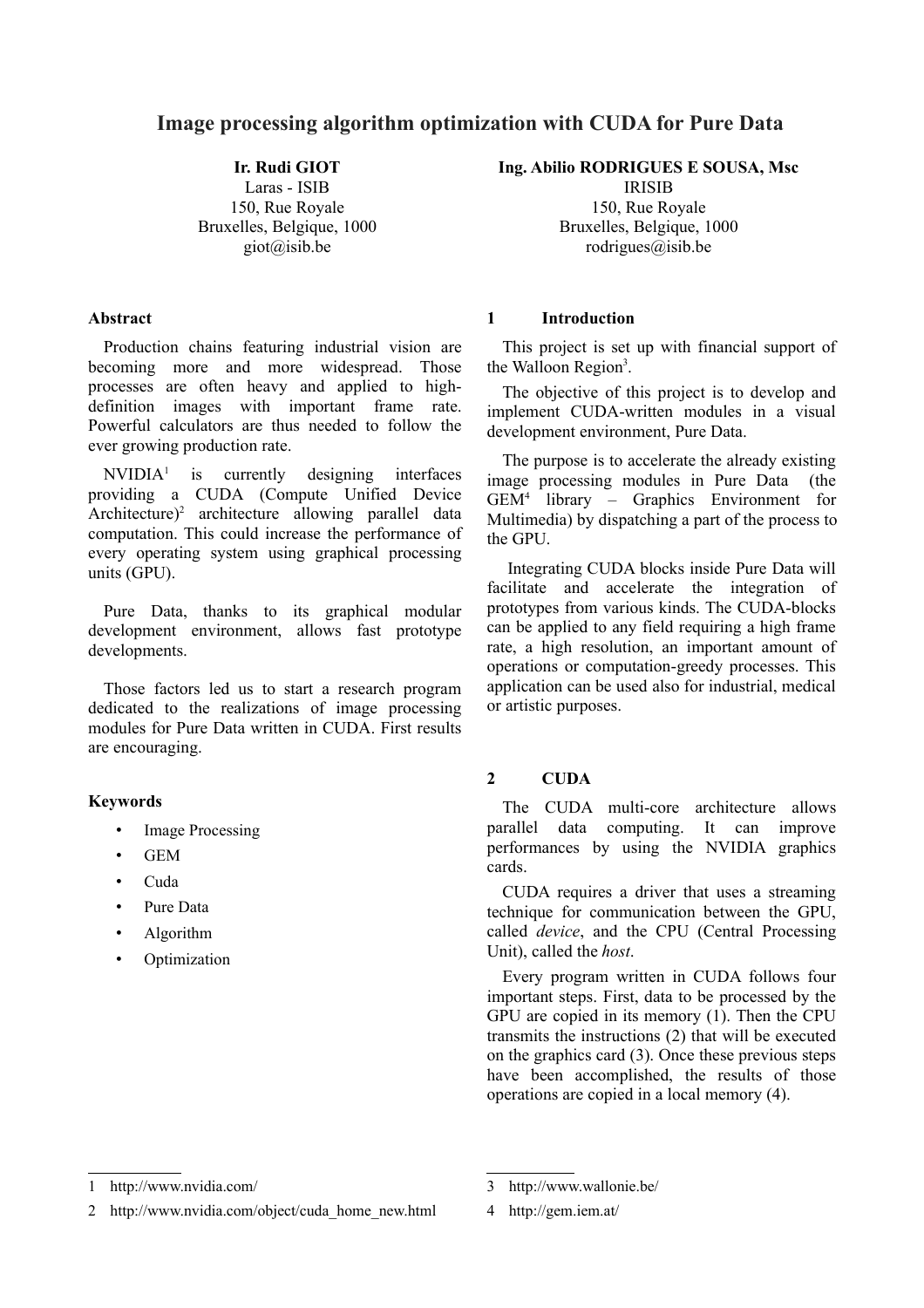

*Figure 1: Programming steps in CUDA*

In order to obtain good performances, massively parallelizable phases must be executed on the *device.*

In image processing, the CPU and GPU have a distinct role to play:

- **CPU** : Capturing the picture (camera) ;
- **GPU** : Processing ;
- **CPU** : Action to be done depending on the processing result ;
- **CPU** : Memory cleaning

## **2.1 Architecture**

A GPU witch counts a strict minimum of 32 cores (average is 128) is called the *grid.* 



*Figure 2: Grid subdivision in threads*

This grid is divided into a given number of *blocks*. This number is defined according to the task to be undertaken at programming time. Each of those *blocks* contains multiple *threads* once the code has been written and taking into account the hardware (GPU cores number). A *thread* is the smallest subdivision of a task.

*Blocks* are independent. In other words they don't depend on the results coming from other *blocks*. *Threads* running inside a particular block can thus only communicate with *threads* from this *block*.

## **2.2 Programming**

As already said, a CUDA program consists of two parts : one part is running on the *host* and the other is running on the *device*. The complete code can fit in one file (with the ".cu" extension), describing those two parts.

CUDA extends the C language by bringing 9 new key words, 24 new types and 62 new functions.

CUDA software architecture, suitable for running the CUDA program, consists of three parts:

- a **driver** responsible of transmitting calculation from the application to the GPU
- a **runtime** offering an interface between the GPU and the application
- A bundle of **libraries**



*Figure 3: Software architecture of CUDA*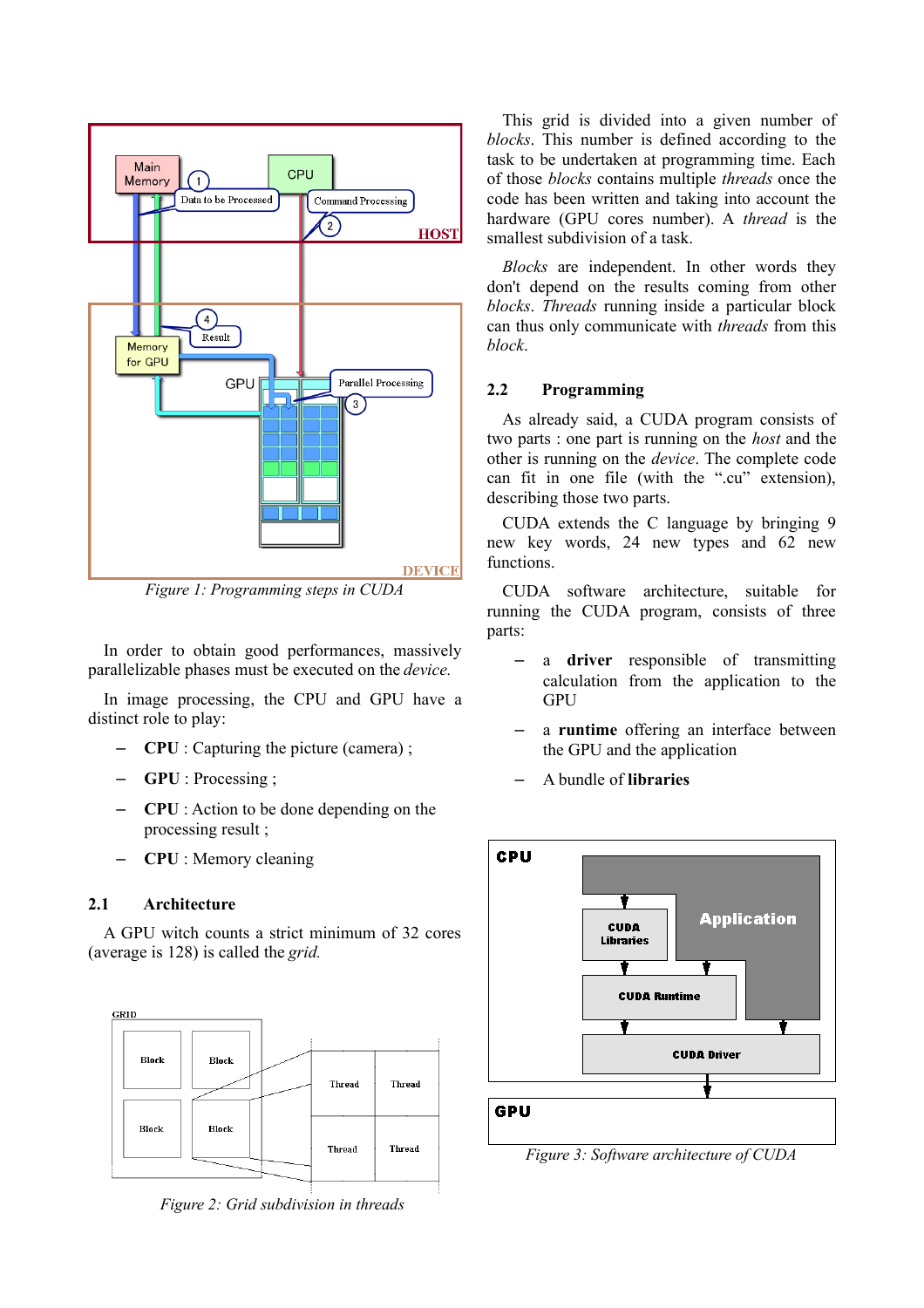The heart of CUDA is its *kernels. A kernel* is a portion of code to be executed in parallel on the *device*. Each instance of a *kernel* is itself a *thread*.

Let's take as an example a function that computes a threshold on a 640x480p grayscale picture (8 bits):

On a CPU, a threshold function may be implemented as this (function is included in GEM library):

| <u>void</u> pix threshold :: processGrayImage(imageStruct $\&$ image) |  |  |  |  |
|-----------------------------------------------------------------------|--|--|--|--|
| $\frac{1}{2}$ int datasize = image.xsize * image.ysize.               |  |  |  |  |
| unsigned char *base = image.data;                                     |  |  |  |  |
| while(datasize--)                                                     |  |  |  |  |
|                                                                       |  |  |  |  |
| if (base[chGray] $\leq$ m thresh[chRed]) base[chGray] = 0;            |  |  |  |  |
| $base++$ :                                                            |  |  |  |  |
|                                                                       |  |  |  |  |
|                                                                       |  |  |  |  |

*Code 1 : Threshold function in GEM*

On GPU, things are a bit more complicated. As it is showed in figure 1, GPU programming requires memory transfers CPU-GPU (steps 1-4) and function calls (step 2) that are executed on the GPU (step 3).

| $int \text{ main}(\text{int } \text{arg} c, \text{char}^* \text{arg} v)$          |     |
|-----------------------------------------------------------------------------------|-----|
| cudaMalloc( $(void**)$ &imgGPU, imgSize * sizeof(uint8 t));                       | (a) |
| cudaMemcpy(imgGPU, imgCPU, imgSize * sizeof(uint8 t),<br>cudaMemcpyHostToDevice); | (1) |
| Threshold $<<$ imgSize/512, 512 >>> (imgGPU, m thresh);                           | (2) |
| cudaMemcpy(imgCPU, imgGPU, imgSize * sizeof(uint8 t),<br>cudaMemcpyDeviceToHost); | (4) |
| cudaFree(imgGPU);                                                                 | (b) |
|                                                                                   |     |

*Code 2 : Modified threshold function in GEM*

| global static void Threshold (uint8 t *img, int m thresh)<br>$\vert$ (3) |                                                                |                    |     |  |  |
|--------------------------------------------------------------------------|----------------------------------------------------------------|--------------------|-----|--|--|
|                                                                          | (c)<br>$\int$ int idx = threadIdx.x + blockIdx.x * blockDim.x; |                    |     |  |  |
|                                                                          | if (img[idx] $>$ seuil)                                        | $img$ [idx] = 255; | (d) |  |  |
|                                                                          | else                                                           | $img$ [idx] = 0;   | (d) |  |  |
|                                                                          |                                                                |                    |     |  |  |

*Code 3 : Kernel of a threshold*

 The "main" function (code 2) is executed on the CPU, while the "threshold" (code 3) is executed on the GPU (called by the CPU).

GPU can only gain access of data in its memory. Therefore, the CUDA API offers some functions to handle the GPU memory: cudaMalloc(), cudaFree() and cudaMemcpy(). Those functions are respectively used for allocating memory on the GPU (a), freeing memory on the GPU (b) and executing CPU-GPU transfers (1 and 4).

Once data copied on the GPU, the CPU makes a *kernel call* (2), specifying in the right order both parameters "nBlock" and "threadBlock" (between triple chevrons which are preceded by "kernel" parameters).

The "nBlock" parameter defines the number of *blocks* inside the *grid*, while the parameter "threadBlock" indicates the number of *threads* to be simultaneously executed by each *block*.

In the previous example, the 640x480 pixels image, is divided into 600 (imgSize/512) *blocks*, each containing 512 pixels. Each block will execute 512 *threads*, one for each pixel.

As it can be seen in code 3, each *kernel* is preceded by a qualifier. In the example, global\_" it means that the function is called by the CPU and executed on the GPU. For functions both called and executed on the GPU, the "\_\_device\_\_" qualifier must be used.

In the example, for each image, one *thread* is created for each pixel. To know which pixel a *thread* is working on, each kernel has three readonly variables:

- **blockIdx** : *block* index in the *grid* ;
- **threadIdx** : *thread* index in the *block* ;
- **blockDim** : number of *threads* by *blocks*.

The identification of a *thread* (c) is done by multiplying the *block* size by its index (blockIdx.x\*blockDim.x) and by adding the *thread* index (+threadIdx) to it. Therefore, every *thread* is able to identify the pixel to be processed (d).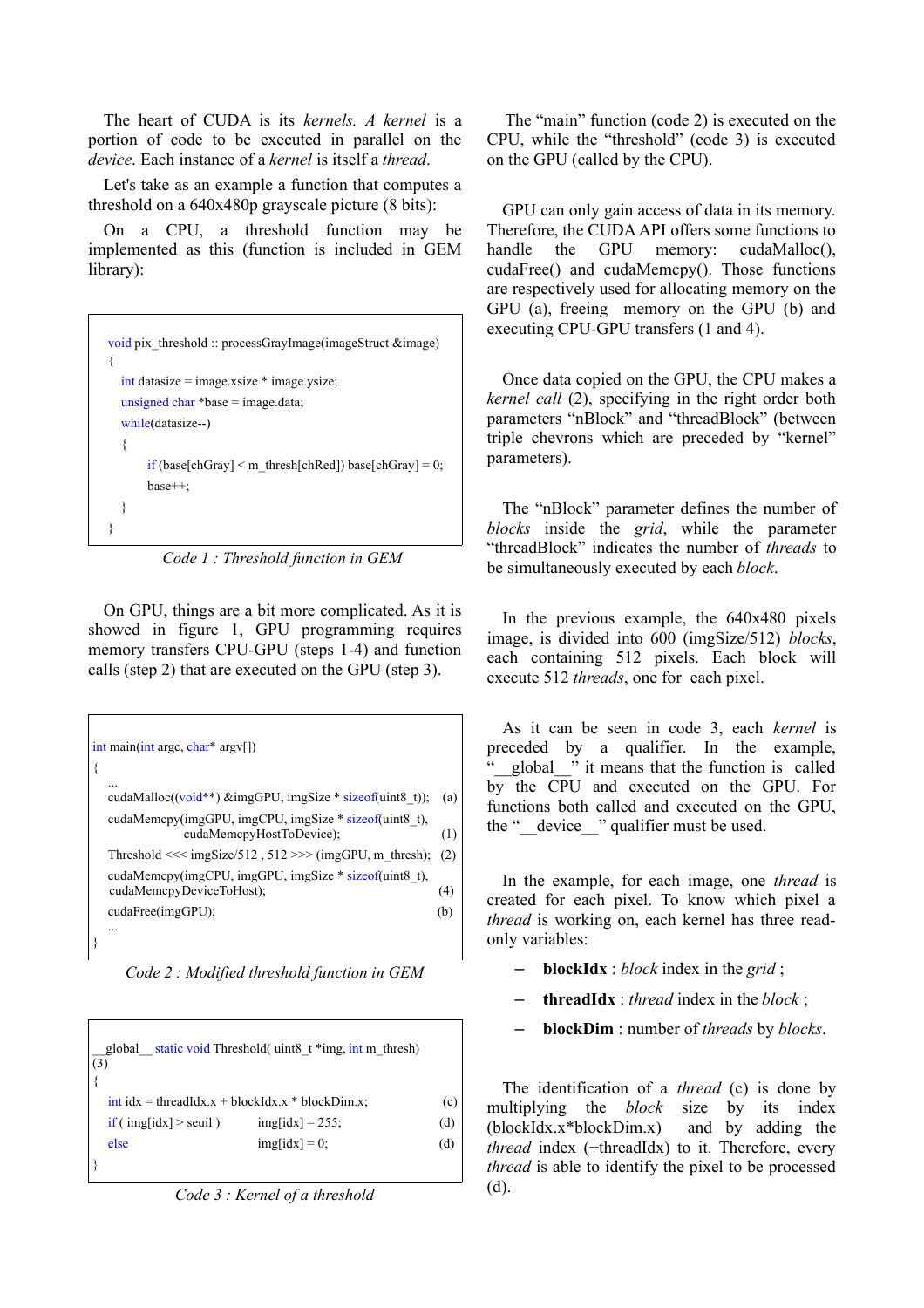## **3 CUDA integration inside Pure Data**

#### **3.1 GEM Library**

The image processing library of GEM is one of the most frequently used in Pure Data. The Gem project on Visual Studio has a modular architecture. An image processing always begins by "pix\_", following by the name of the process itself. For instance, "pix threshold" as showed in code 1.

#### **3.2 CUDA integration inside GEM**

In the example, the integration is done by replacing every parallelizable portion of the GEM code.

The "pix threshold" function (code 1) is replaced by the "main" function (code 2) by adding some lines for variables initialization. Meanwhile, the *kernel* is replaced by a ".cu" file.

In order to compile the modified GEM project, Visual Studio needs an additional rules file for CUDA (cuda.rules) to be placed inside the « VCProjectDefaults » folder.

Visual Studio uses two compilers:

The Visual Studio compiler for the code executed on the *host* (standard C ANSI/ISO).

The NVCC<sup>[5](#page-3-0)</sup> compiler, published by NVIDIA for the code executed on the *device* (standard C ANSI/ISO with some CUDA extensions).

Once the "gem.dll" file obtained, it is still to be placed in the "extra" folder of Pure Data, so the modifications may be taken into account by the software.



*modified by CUDA*

<span id="page-3-0"></span>5 http://developer.nvidia.com/search/node/nvcc

Figure 4 presents an utilization of the new CUDA block, compared to the old version.

Regarding the performances, the processing on the GPU is nearly thirty times faster (table 1) than the CPU. However, a significant time is lost when transferring from CPU to GPU and from GPU to CPU.

The block is divided into three parts. First one to allow the transfer from CPU to GPU. Second one to transfer the calculation to be made. Third one to transfer the result from GPU to CPU.

In Pure Data, the patch becomes like figure 5.



*Figure 5: Blocs de transfert des données*

This way, when several processes are chained up, transfer times are penalizing only once.

For better performances, data transferred to the second additional bock may only contain position coordinates.